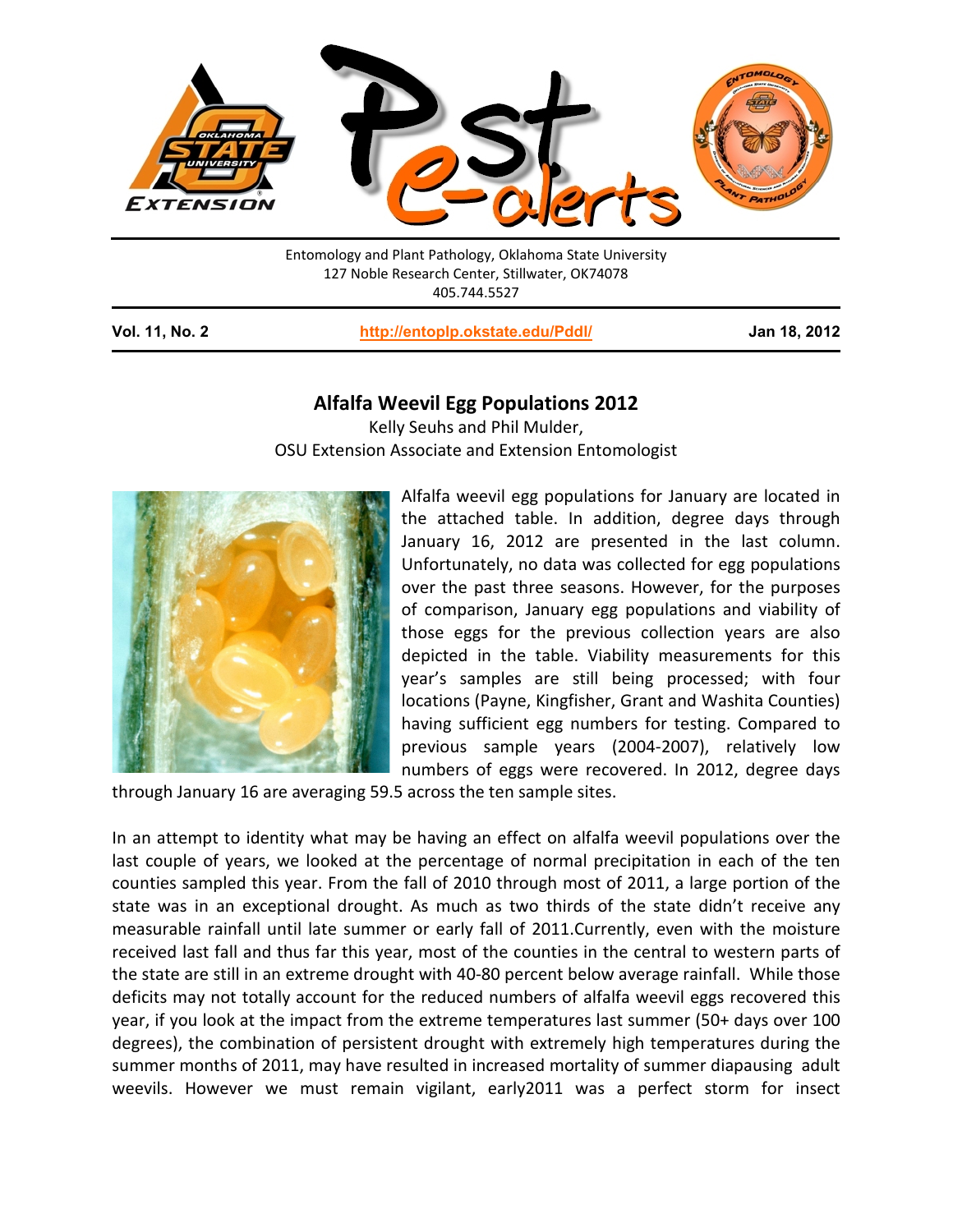development. With above average temperatures and below average rainfall, minimal to no alfalfa growth occurring in the spring allowed an explosion of insect populations prompting multiple sprays for control.

While average egg numbers for this year are lower than in previous collection years it is slightly higher than the last collection year of 2007, where cold weather events kept numbers in check. If moderate climate conditions persist and moisture is limited again this year we will have to closely monitor for early insect development.

Remember, as far as alfalfa weevil populations are concerned, 150 degree-days represents the level that serves as an indicator for growers and consultants to begin scouting for larvae. So far this year, there are a few early (suicidal) emerging larvae that were present in our samples. In a normal season, many of these early emerging larvae would likely be killed by ensuing cold weather events. Continued and persistent cold with ice and/or rainfall will further enhance mortality. Any upcoming cold weather events with ice and freezing rain while not agreeable to us, would aide in the control of insect development. Adult activity of alfalfa weevil generally peaks in January and February of each year; however, if warm conditions persist we may continue to see egg populations increase. If present populations hold through the February sampling period, and oviposition increases between now and then due to warm weather events, we could experience a higher and/or earlier infestation of alfalfa weevil than normal. Alfalfa Weevil and spotted alfalfa aphids were high last year and were a great



concern. Growers should be encouraged to be diligent about checking for spotted alfalfa aphids throughout the winter, especially if the winter remains relatively mild (above average temperatures with little to no rainfall). Rainfall, in particular, will be critical to aphid control. These cold weather rainfall events keep aphid numbers in check and favor alfalfa growth once temperatures do warm up.

\_\_\_\_\_\_\_\_\_\_\_\_\_\_\_\_\_\_\_\_\_\_\_\_\_\_\_\_\_\_\_\_\_\_\_\_\_\_\_\_\_\_\_\_\_\_\_\_\_\_\_\_\_\_\_\_\_\_\_\_\_\_\_\_\_\_\_\_\_\_\_\_\_\_\_

## **Dr. Richard Grantham Director, Plant Disease and Insect Diagnostic Laboratory**

Oklahoma State University, in compliance with Title VI and VII of the Civil Rights Act of 1964, Executive Order 11246 as amended, Title IX of the Education Amendments of 1972, Americans with Disabilities Act of 1990, and other federal laws and regulations, does not discriminate on the basis of race, color, national origin, gender, age, religion, disability, or status as a veteran in any of its policies, practices or procedures. This includes but is not limited to admissions, employment, financial aid, and educational services.

Issued in furtherance of Cooperative Extension work, acts of May 8 and June 30, 1914, in cooperation with the U.S. Department of Agriculture, Robert E. Whitson, Director of Oklahoma Cooperative Extension Service, Oklahoma State University, Stillwater, Oklahoma. This publication is printed and issued by Oklahoma State University as authorized by the Vice President, Dean, and Director of the Division of Agricultural Sciences and Natural.